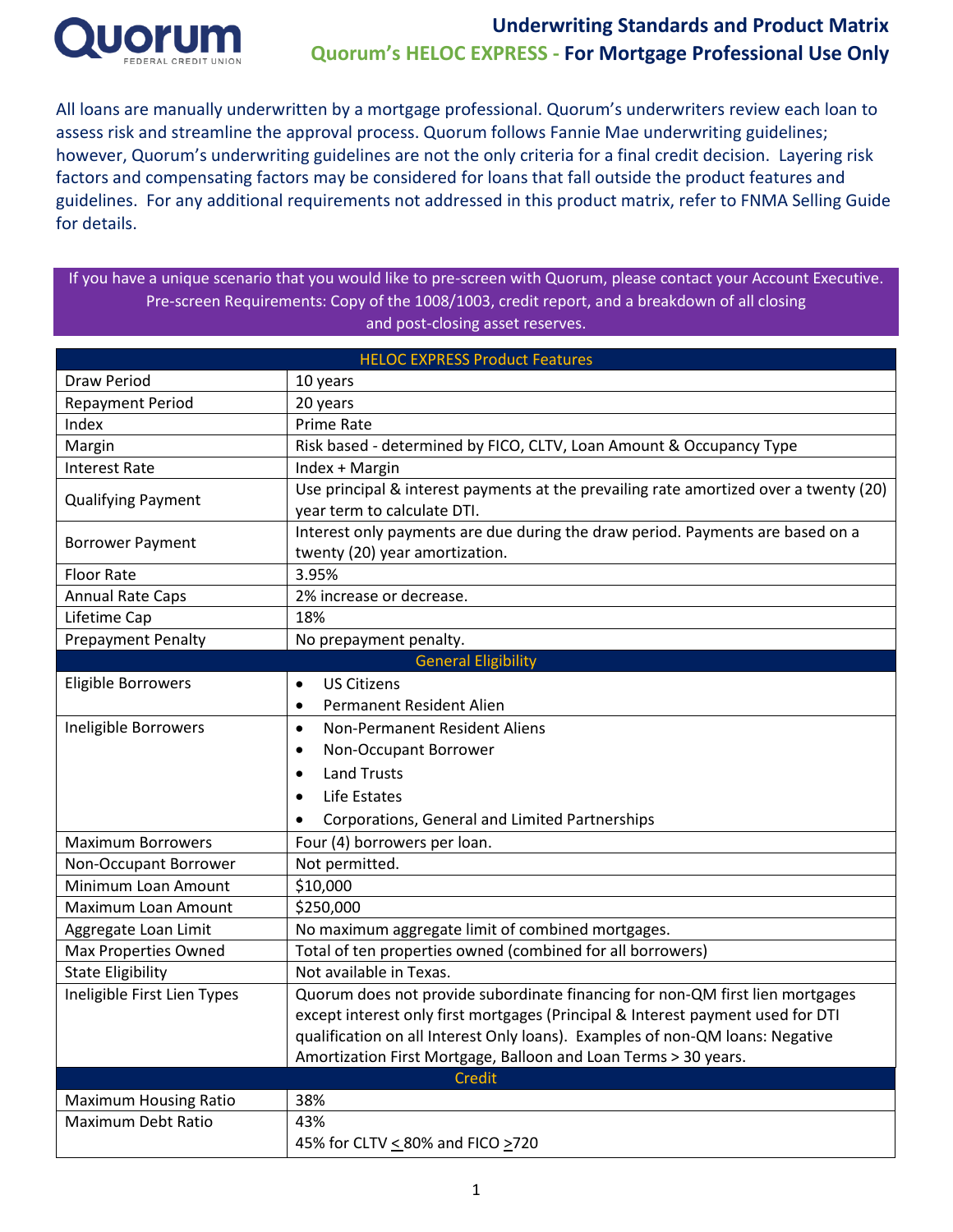

| Credit Report                      | A triple merge credit report is required for all borrowers and will use our score for   |  |  |  |  |  |
|------------------------------------|-----------------------------------------------------------------------------------------|--|--|--|--|--|
|                                    | qualifying the borrower. Quorum follows Fannie Mae guidelines for determining the       |  |  |  |  |  |
|                                    | borrowers qualifying credit score.                                                      |  |  |  |  |  |
| Minimum FICO                       | 680                                                                                     |  |  |  |  |  |
| <b>Minimum Tradelines</b>          | A minimum of three (3) tradelines, open or closed, that have been evaluated at least    |  |  |  |  |  |
|                                    | twelve (12) months is required. Cannot include self-reported tradelines.                |  |  |  |  |  |
| <b>Contingent Liability</b>        | Can be excluded with proof that primary obligor has been making timely payments         |  |  |  |  |  |
| (Co-signed Debt)                   | for last twelve (12) months.                                                            |  |  |  |  |  |
| <b>Unsecured Debt</b>              | High use of unsecured debt (> 20% of annual income) presents additional risk factors    |  |  |  |  |  |
|                                    | and may result in a decline.                                                            |  |  |  |  |  |
| <b>Student Loans</b>               | Student Loans will be underwritten to FNMA Guidelines. We will accept LP for            |  |  |  |  |  |
|                                    | simultaneous transactions with eligible LP findings.                                    |  |  |  |  |  |
| Paying Down/Off Debt to            | Not Permitted on CLTV > 90%                                                             |  |  |  |  |  |
| Qualify for DTI purposes           | Payoff or paydown of debt solely to qualify must be carefully evaluated and             |  |  |  |  |  |
|                                    | considered in the overall loan analysis. The borrower's history of credit use will be a |  |  |  |  |  |
|                                    | factor in determining whether the appropriate approach is to include or exclude         |  |  |  |  |  |
|                                    | debt for qualification.                                                                 |  |  |  |  |  |
| <b>Current Principal Residence</b> | Current principal residence is pending sale, but the transaction will not close with    |  |  |  |  |  |
| <b>Pending Sale</b>                | title transfer to the new owner prior to the borrower purchasing a new principal        |  |  |  |  |  |
|                                    | residence.                                                                              |  |  |  |  |  |
|                                    | Max DTI: 49.99%                                                                         |  |  |  |  |  |
|                                    | Current PITI and the proposed PITI must be used in qualifying the borrower.             |  |  |  |  |  |
| Mortgage Lates                     | 0x30 in the last 24 months, if lates occurred in months 25-36, letter of explanation is |  |  |  |  |  |
|                                    | required.                                                                               |  |  |  |  |  |
| <b>Tax Liens</b>                   | Must be paid prior to/at closing.                                                       |  |  |  |  |  |
| <b>IRS Installment Plan</b>        | Quorum follows Fannie Mae guidelines for IRS repayment plans. Quorum cannot             |  |  |  |  |  |
|                                    | accept the payment plan if the unpaid taxes are reflected as a lien on credit or title. |  |  |  |  |  |
| Foreclosure, Bankruptcy,           | Regardless of the seasoning, this product is not available for any loans with any prior |  |  |  |  |  |
| Deed-in-Lieu, Pre-                 | Foreclosure, Bankruptcy, Deed-in-Lieu, Pre-Foreclosure or Short Sale.                   |  |  |  |  |  |
| Foreclosure/Short Sale             |                                                                                         |  |  |  |  |  |
| Modification, Deferment or         | Not permitted if the event occurred is within the last 3 years.                         |  |  |  |  |  |
| Forbearance                        |                                                                                         |  |  |  |  |  |
|                                    | Income/Employment                                                                       |  |  |  |  |  |
| Day 1 Certainty                    | Day 1 Certainty permitted for income.                                                   |  |  |  |  |  |
| <b>Employment History</b>          | Verify start/end dates for all employers from the most recent two years (written VOE    |  |  |  |  |  |
|                                    | or verbal is acceptable) and explain any employment gaps > 30 days.                     |  |  |  |  |  |
| Self Employed                      | Not permitted.                                                                          |  |  |  |  |  |
| RSU Income                         | Permitted using Freddie Mac Guidelines.                                                 |  |  |  |  |  |
| Base Income                        | 1 Paystub<br>$\bullet$                                                                  |  |  |  |  |  |
|                                    | Most recent W2                                                                          |  |  |  |  |  |
| Variable Income and Other          | Standard FNMA income verification required.                                             |  |  |  |  |  |
| Income Types                       |                                                                                         |  |  |  |  |  |
| Income from Departing              | Heavy scrutiny will be placed on these transactions. All borrowers must have            |  |  |  |  |  |
| Residence                          | compensating factors to offset the risk. To include income from departing residence,    |  |  |  |  |  |
|                                    | Quorum require the following:                                                           |  |  |  |  |  |
|                                    | Copy of fully executed lease agreement.                                                 |  |  |  |  |  |
|                                    | Copy of security deposit and first month's rent check.                                  |  |  |  |  |  |
|                                    | Copy of bank statement reflecting the deposit.                                          |  |  |  |  |  |
|                                    | Collateral                                                                              |  |  |  |  |  |
| <b>Eligible Property Types</b>     | 1-4 Unit                                                                                |  |  |  |  |  |
|                                    | <b>PUDs</b>                                                                             |  |  |  |  |  |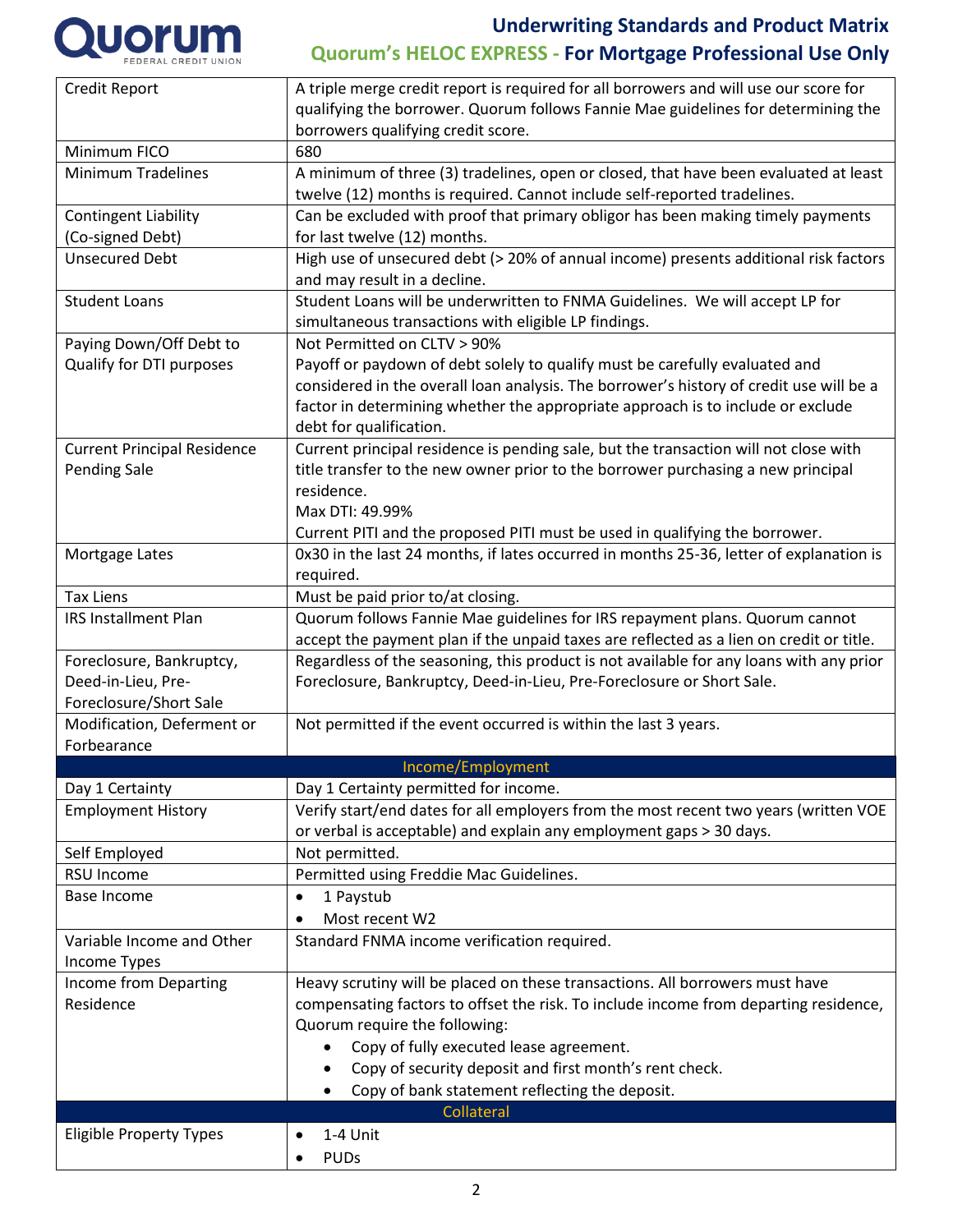

|                                | <b>Warrantable Condos</b>                                                                                                                                                                                                                                                                                                                                                                                                                                                                                                                                                                                                                                                                                                                                                                                                                                                                                                                                                                                                                                                                                                                                                                                                                                                                                                                                                                                                                                                                                                |  |  |  |  |  |
|--------------------------------|--------------------------------------------------------------------------------------------------------------------------------------------------------------------------------------------------------------------------------------------------------------------------------------------------------------------------------------------------------------------------------------------------------------------------------------------------------------------------------------------------------------------------------------------------------------------------------------------------------------------------------------------------------------------------------------------------------------------------------------------------------------------------------------------------------------------------------------------------------------------------------------------------------------------------------------------------------------------------------------------------------------------------------------------------------------------------------------------------------------------------------------------------------------------------------------------------------------------------------------------------------------------------------------------------------------------------------------------------------------------------------------------------------------------------------------------------------------------------------------------------------------------------|--|--|--|--|--|
|                                | Townhouse                                                                                                                                                                                                                                                                                                                                                                                                                                                                                                                                                                                                                                                                                                                                                                                                                                                                                                                                                                                                                                                                                                                                                                                                                                                                                                                                                                                                                                                                                                                |  |  |  |  |  |
| Ineligible Property Types      | Co-ops<br>$\bullet$                                                                                                                                                                                                                                                                                                                                                                                                                                                                                                                                                                                                                                                                                                                                                                                                                                                                                                                                                                                                                                                                                                                                                                                                                                                                                                                                                                                                                                                                                                      |  |  |  |  |  |
|                                | Leasehold Properties<br>٠                                                                                                                                                                                                                                                                                                                                                                                                                                                                                                                                                                                                                                                                                                                                                                                                                                                                                                                                                                                                                                                                                                                                                                                                                                                                                                                                                                                                                                                                                                |  |  |  |  |  |
|                                | <b>Manufactured Homes</b>                                                                                                                                                                                                                                                                                                                                                                                                                                                                                                                                                                                                                                                                                                                                                                                                                                                                                                                                                                                                                                                                                                                                                                                                                                                                                                                                                                                                                                                                                                |  |  |  |  |  |
| Condos                         | Must be FNMA warrantable. Limited review permitted up to 95% CLTV.                                                                                                                                                                                                                                                                                                                                                                                                                                                                                                                                                                                                                                                                                                                                                                                                                                                                                                                                                                                                                                                                                                                                                                                                                                                                                                                                                                                                                                                       |  |  |  |  |  |
| Occupancy Type                 | <b>Primary Residence</b><br>$\bullet$                                                                                                                                                                                                                                                                                                                                                                                                                                                                                                                                                                                                                                                                                                                                                                                                                                                                                                                                                                                                                                                                                                                                                                                                                                                                                                                                                                                                                                                                                    |  |  |  |  |  |
|                                | <b>Second Homes</b><br>$\bullet$                                                                                                                                                                                                                                                                                                                                                                                                                                                                                                                                                                                                                                                                                                                                                                                                                                                                                                                                                                                                                                                                                                                                                                                                                                                                                                                                                                                                                                                                                         |  |  |  |  |  |
| Appraisal                      | Simultaneous Transactions: Quorum will accept the first mortgage lender's<br>$\bullet$<br>appraisal for simultaneous loan transactions. All appraisals are subject to the<br>underwriter's review and Quorum may order our own appraisal at our cost if it is<br>needed to support value.<br>Please refer to the Valuation Eligibility Matrix.<br>Standalone Transactions: Quorum will order the appraisal on a standalone<br>$\bullet$<br>transaction through a third-party vendor.<br>Delayed Standalone: Quorum will accept the first mortgage lender's appraisal for<br>delayed standalone transactions as long as the appraisal is dated within 120 days<br>of our closing date. PIW's are not permitted. All appraisals are subject to the<br>underwriter's review and Quorum may require a new appraisal if it is needed to<br>support value.<br>Please refer to the Valuation Eligibility Matrix.<br>Age Requirements: Appraisal is good for 120 days (re-certifications allowed on a<br>$\bullet$<br>case-by-case basis).<br>For transactions that allow for AVM's. AVM's will be ordered by Quorum and will<br>be reviewed by underwriting to determine if the value is supported. If the<br>underwriter deems the value is not supported, we will upgrade the report to a<br>drive-by, desktop, full appraisal, or other valuation methods.<br>For transactions that allow for PIW's: The AUS findings must reflect both the 1st<br>and 2nd mortgage transaction and the correct LTV/CLTV. Refer to valuation |  |  |  |  |  |
|                                | matrix for eligibility.                                                                                                                                                                                                                                                                                                                                                                                                                                                                                                                                                                                                                                                                                                                                                                                                                                                                                                                                                                                                                                                                                                                                                                                                                                                                                                                                                                                                                                                                                                  |  |  |  |  |  |
| Seasoning                      | Six (6) months seasoning. If the home was purchased less than 6 months ago, we will<br>use the lower of the purchase price or the appraisal value to determine the CLTV. A<br>new valuation will be required if the original appraisal is expired.                                                                                                                                                                                                                                                                                                                                                                                                                                                                                                                                                                                                                                                                                                                                                                                                                                                                                                                                                                                                                                                                                                                                                                                                                                                                       |  |  |  |  |  |
| Refinance of Listed Properties | Six (6) months seasoning. Must remove listing prior to submitting application (CLTV<br>max reduced to 80% if property was listed within the last six (6) months).                                                                                                                                                                                                                                                                                                                                                                                                                                                                                                                                                                                                                                                                                                                                                                                                                                                                                                                                                                                                                                                                                                                                                                                                                                                                                                                                                        |  |  |  |  |  |
| Power of Attorney (POA)        | POA must be specific to the transaction and must state both the first and second<br>transaction separately. Cash out transactions not permitted. A copy of the POA must<br>be reviewed and approved by Quorum prior to CTC and recorded at closing.                                                                                                                                                                                                                                                                                                                                                                                                                                                                                                                                                                                                                                                                                                                                                                                                                                                                                                                                                                                                                                                                                                                                                                                                                                                                      |  |  |  |  |  |
| <b>Trust Agreements</b>        | Permitted based on FNMA guidelines. Irrevocable Trusts not permitted. If the loan is<br>held in a trust, a copy of the fully executed trust agreement with all amendments<br>must be reviewed and approved by Quorum prior to CTC.                                                                                                                                                                                                                                                                                                                                                                                                                                                                                                                                                                                                                                                                                                                                                                                                                                                                                                                                                                                                                                                                                                                                                                                                                                                                                       |  |  |  |  |  |
| <b>Title Insurance</b>         | Required on all first lien HELOC's.<br>Required on second Lien HELOCs for loan amount $\geq$ \$250,000.                                                                                                                                                                                                                                                                                                                                                                                                                                                                                                                                                                                                                                                                                                                                                                                                                                                                                                                                                                                                                                                                                                                                                                                                                                                                                                                                                                                                                  |  |  |  |  |  |
| <b>Business Assets</b>         | <b>Assets</b>                                                                                                                                                                                                                                                                                                                                                                                                                                                                                                                                                                                                                                                                                                                                                                                                                                                                                                                                                                                                                                                                                                                                                                                                                                                                                                                                                                                                                                                                                                            |  |  |  |  |  |
| Assets                         | Not permitted for closing or post-closing.<br>Asset required for closing costs and down-payment must be stated on the loan<br>application (1003). Source of funds or documentation for these assets will not<br>be required.<br>Asset Reserves not required.                                                                                                                                                                                                                                                                                                                                                                                                                                                                                                                                                                                                                                                                                                                                                                                                                                                                                                                                                                                                                                                                                                                                                                                                                                                             |  |  |  |  |  |
| Minimum Borrower               | 5% minimum contribution from borrower.                                                                                                                                                                                                                                                                                                                                                                                                                                                                                                                                                                                                                                                                                                                                                                                                                                                                                                                                                                                                                                                                                                                                                                                                                                                                                                                                                                                                                                                                                   |  |  |  |  |  |
| Contribution                   |                                                                                                                                                                                                                                                                                                                                                                                                                                                                                                                                                                                                                                                                                                                                                                                                                                                                                                                                                                                                                                                                                                                                                                                                                                                                                                                                                                                                                                                                                                                          |  |  |  |  |  |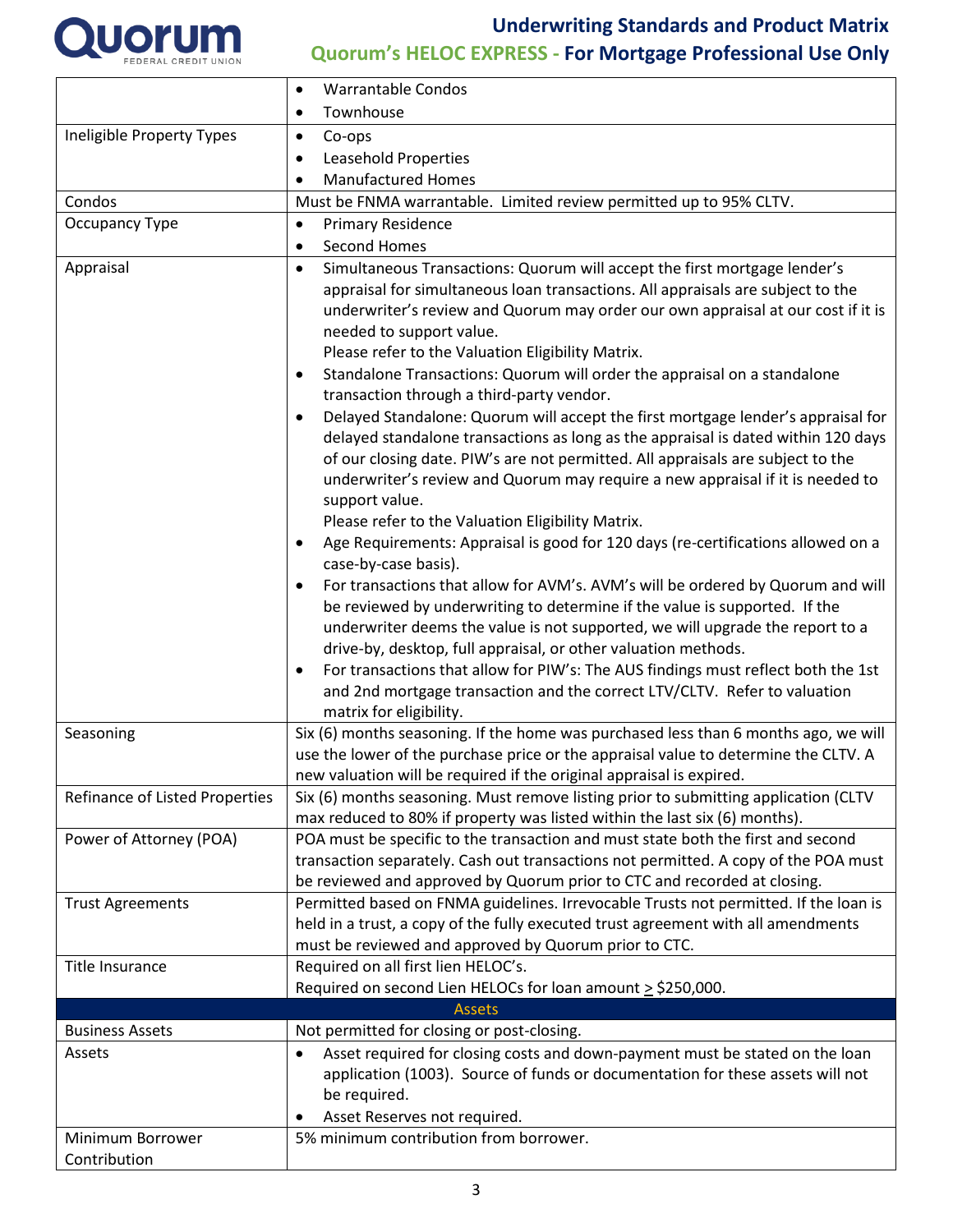**Underwriting Standards and Product Matrix** 



## **Quorum's HELOC EXPRESS - For Mortgage Professional Use Only**

| Layering Risks &            | Examples of Layering Risk Factors and Compensating Factors That Are Considered in                                                                                                                                                                                                                                                                                                                                                                                                                                                                                                                                                                             |  |  |  |  |
|-----------------------------|---------------------------------------------------------------------------------------------------------------------------------------------------------------------------------------------------------------------------------------------------------------------------------------------------------------------------------------------------------------------------------------------------------------------------------------------------------------------------------------------------------------------------------------------------------------------------------------------------------------------------------------------------------------|--|--|--|--|
| <b>Compensating Factors</b> | Underwriting                                                                                                                                                                                                                                                                                                                                                                                                                                                                                                                                                                                                                                                  |  |  |  |  |
| Layering Risk Factors       | Attributes near guideline limits.<br>$\bullet$<br>Payment shock (> 150%)<br>٠<br>Use of unsecured debt (> 20% of total unsecured debt divided by annual income.<br>٠<br>High DTI (> 36%)<br>٠<br>CLTV (> 85%)<br>٠<br>Adverse credit history.<br>Variable pay being used to qualify especially when variable pay exceeds 25% of<br>٠<br>the base salary.<br>Debt consolidation<br>$\bullet$<br>Paying down/off debt to qualify for DTI purposes.<br>٠<br>Using departing residence rental income to meet the DTI qualifications.<br>٠<br>Rapid appreciation in subject property market area.<br>Minimal assets (< 12 months PITI reserves)<br>Gift funds<br>٠ |  |  |  |  |
| <b>Compensating Factors</b> | Substantial assets (24 months of reserves including liquid)<br>٠<br>Low CLTV (< 85%)<br>٠<br>Low DTI $(< 36\%)$<br>٠<br>FICO Score 780+<br>٠<br>Strong credit history.<br>٠<br>Low use of unsecured debt (< 20% of total unsecured debt divided by annual<br>$\bullet$<br>income).<br>Job stability and solid/stable income sources (five (5) years with current<br>$\bullet$<br>employer/base income).                                                                                                                                                                                                                                                       |  |  |  |  |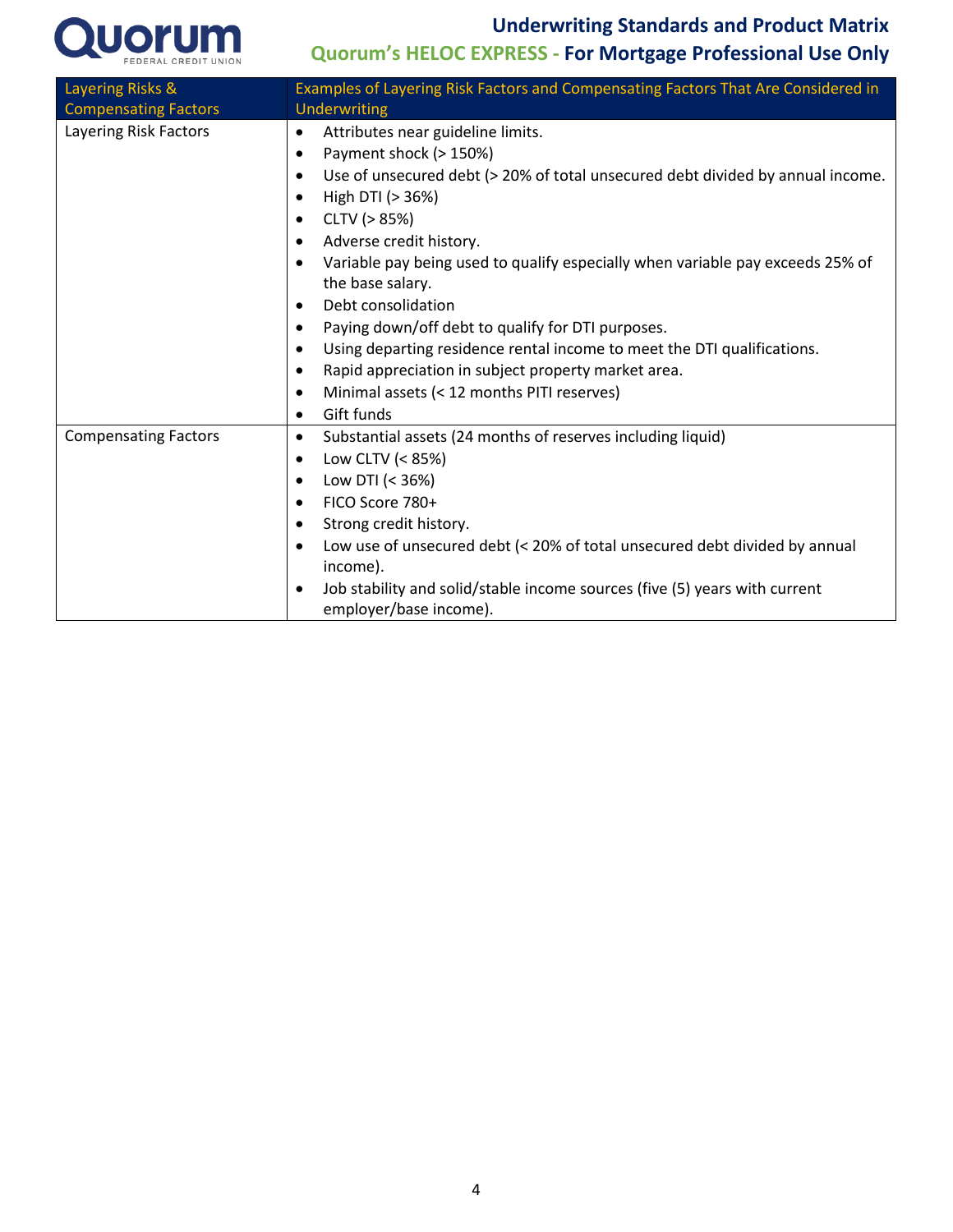

HELOC Rates:

Rates effective as of 06/20/2022

Current Prime Rate: 4.75%

Floor Rate: Rates cannot go below floor rate of 3.95%\*

|                                                                                                                                                             |                                                              |                               |               |               |               |               |               | <b>Max Loan</b> |
|-------------------------------------------------------------------------------------------------------------------------------------------------------------|--------------------------------------------------------------|-------------------------------|---------------|---------------|---------------|---------------|---------------|-----------------|
| CLTV %                                                                                                                                                      | $0 - 60$                                                     | 60.01-70                      | 70.01-80      | 80.01-85      |               | 85.01-90      | 90.01-95      | Amount          |
| <b>Credit Rating</b>                                                                                                                                        |                                                              |                               |               |               |               |               |               |                 |
| $800+$                                                                                                                                                      | Prime + 0.00%                                                | Prime + 0.75%                 | Prime + 0.75% | Prime + 1.00% |               | Prime + 1.00% | Prime +3.625% | \$250,000       |
| 780-799                                                                                                                                                     | Prime + 0.00%                                                | Prime + 1.25%                 | Prime + 1.25% | Prime +1.625% |               | Prime +1.625% | Prime + 4.25% | \$250,000       |
| 760-779                                                                                                                                                     | Prime + 0.00%                                                | Prime + 1.50%                 | Prime + 1.50% | Prime +1.875% |               | Prime +1.875% | Prime + 4.50% | \$250,000       |
| 740-759                                                                                                                                                     | Prime + 0.75%                                                | Prime + 1.75%                 | Prime + 1.75% | Prime +2.125% |               | Prime +2.125% | Prime + 4.75% | \$250,000       |
| 720-739                                                                                                                                                     | Prime + 0.75%                                                | Prime + 1.75%                 | Prime + 1.75% | Prime +2.125% |               | Prime +2.125% | Prime + 5.25% | \$250,000       |
| 700-719                                                                                                                                                     | Prime + 1.75%                                                | Prime + 2.50%                 | Prime + 2.50% | Prime +2.875% |               | Prime +2.875% | Prime +5.50%  | \$250,000       |
| 680-699                                                                                                                                                     | Prime + 2.50%                                                | Prime + 3.25%                 | Prime + 3.25% | Prime + 3.625 | Prime + 3.625 |               | Prime + 5.70% | \$250,000       |
|                                                                                                                                                             | <b>Occupancy Adjustments Rate: Margin Add-Ons</b>            |                               |               |               |               |               |               |                 |
|                                                                                                                                                             |                                                              | Loan Amount $\le$ \$50,000    |               |               |               |               | 1.000%        |                 |
|                                                                                                                                                             |                                                              | Loan Amount \$50,001-\$99,999 |               |               |               |               | 0.250%        |                 |
|                                                                                                                                                             |                                                              | Property Type- 2 Unit         |               |               |               |               | 0.250%        |                 |
| Property Type- 3-4 Unit                                                                                                                                     |                                                              |                               |               |               |               | 0.500%        |               |                 |
| <b>Occupancy - Second Home</b>                                                                                                                              |                                                              |                               |               |               |               | 0.500%        |               |                 |
|                                                                                                                                                             | *Relationship discount pricing adjustment: Margin Reductions |                               |               |               |               |               |               |                 |
| New Checking Account with Quorum must be established prior to closing.                                                                                      |                                                              |                               |               |               |               |               | $-0.250%$     |                 |
| (minimum monthly balance of \$5,000)                                                                                                                        |                                                              |                               |               |               |               |               |               |                 |
|                                                                                                                                                             | New CD with Quorum must be established prior to closing.     |                               |               |               |               | $-0.500%$     |               |                 |
|                                                                                                                                                             |                                                              |                               |               |               |               |               |               |                 |
| (maintaining at least \$50,000 in CDs any duration)<br>*In order to qualify, the member would need to establish these account(s) prior to the loan closing. |                                                              |                               |               |               |               |               |               |                 |
| <b>HELOC Fees:</b>                                                                                                                                          |                                                              |                               |               |               |               |               |               |                 |
| <b>Origination Fee</b>                                                                                                                                      |                                                              |                               |               | \$495         |               |               |               |                 |
| <b>Processing Fee</b>                                                                                                                                       |                                                              |                               |               | \$100         |               |               |               |                 |
| <b>Flood Cert Fee</b>                                                                                                                                       | \$7                                                          |                               |               |               |               |               |               |                 |
| Credit Report Fee                                                                                                                                           |                                                              |                               |               | \$45          |               |               |               |                 |
| Closing Agent/Settlement Fees, Recording Fees                                                                                                               |                                                              |                               |               | Varies        |               |               |               |                 |
| Property Report/Title Report                                                                                                                                |                                                              |                               |               | Varies        |               |               |               |                 |
| Mortgage/Transfer Tax, Government Fees (if applicable)                                                                                                      |                                                              |                               |               | Varies        |               |               |               |                 |
| Appraisal (if applicable)                                                                                                                                   | Varies                                                       |                               |               |               |               |               |               |                 |
| Appraisal fee due at the time of application all other fees are due at closing and debited from the HELOC.                                                  |                                                              |                               |               |               |               |               |               |                 |

| <b>HELOC EXPRESS Eligibility Matrix:</b>                                                                              |             |        |                   |             |               |                     |             |               |
|-----------------------------------------------------------------------------------------------------------------------|-------------|--------|-------------------|-------------|---------------|---------------------|-------------|---------------|
| All loans are subject to the underwriter's discretion. Additional underwriting conditions or overlays may be required |             |        |                   |             |               |                     |             |               |
| Occupancy # of                                                                                                        |             |        | <b>Occupancy</b>  |             |               | Occupancy           |             |               |
| <b>Units</b>                                                                                                          | <b>FICO</b> | CLTV % | # of Units        | <b>FICO</b> | <b>CLTV %</b> | # of Units          | <b>FICO</b> | <b>CLTV %</b> |
| Primary/<br>*Second Home<br>1 Unit                                                                                    | 680+        | 95%    | Primary<br>2 Unit | 680+        | 90%           | Primary<br>3-4 Unit | 680+        | 65%           |
| *Second home -Maximum CLTV 90%                                                                                        |             |        |                   |             |               |                     |             |               |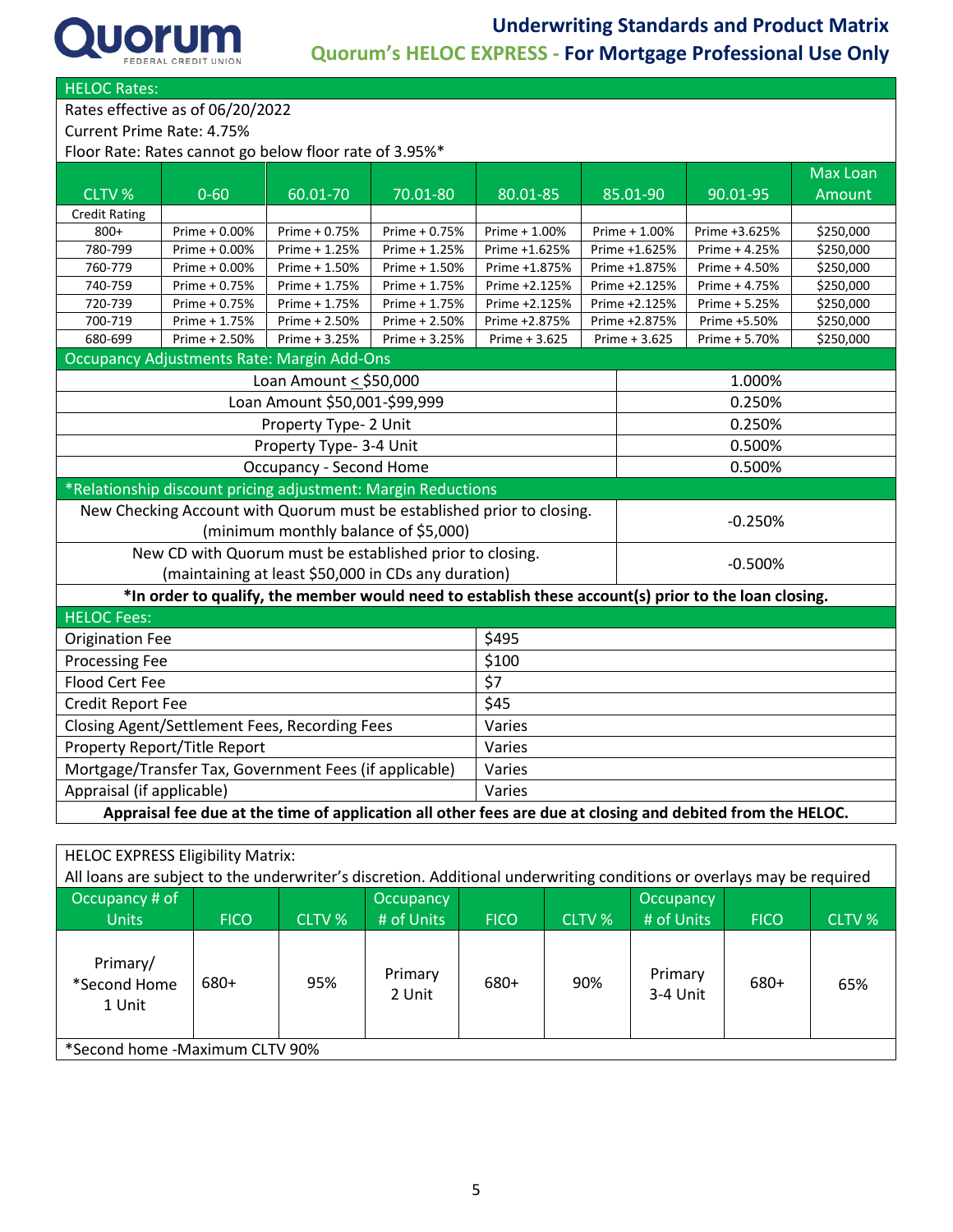

| <b>Valuation Requirement Matrix</b> |                 |             |              |             |  |  |  |
|-------------------------------------|-----------------|-------------|--------------|-------------|--|--|--|
|                                     |                 |             |              | Standard    |  |  |  |
| Loan Amount                         | Loan Purpose    | Occupancy   | # of Units   | Requirement |  |  |  |
| $<$ \$250K                          | Simul Purchase  | Primary     | $1 - 4$ Unit | AVM         |  |  |  |
|                                     | Simul Refinance | Second Home | 1 Unit       |             |  |  |  |
|                                     | Standalone      |             |              |             |  |  |  |

#### **The Fine Print:**

Rates and APR:

\*The Annual Percentage Rate (APR). The Floor Rate is 3.95%. Maximum APR is 18.00%. The APR is a variable rate, plus or minus a margin, and is based on the Prime rate (index - as published in The Wall Street Journal) plus a margin. The margin is determined based on credit history, loan amount and combined loan-to-value (CLTV) ratio. Rate will not increase or decrease more than 2% annually. A home equity line-of-credit is secured by the member's home and is available only for 1-4 family residential properties and condominiums, excluding co-ops. Minimum line-of-credit amount: \$10,000. No draw required at closing. No application, or termination fees; appraisal fee varies. No pre-payment penalty. Mortgage tax may apply in some states. This Home Equity Line of Credit is not available in TX. All loans are subject to credit approval.

Fees:

Fees are due at closing and debited from the HELOC. Additional fees for standalone second mortgages, including appraisal, flood, and title report, will be passed to the borrower.